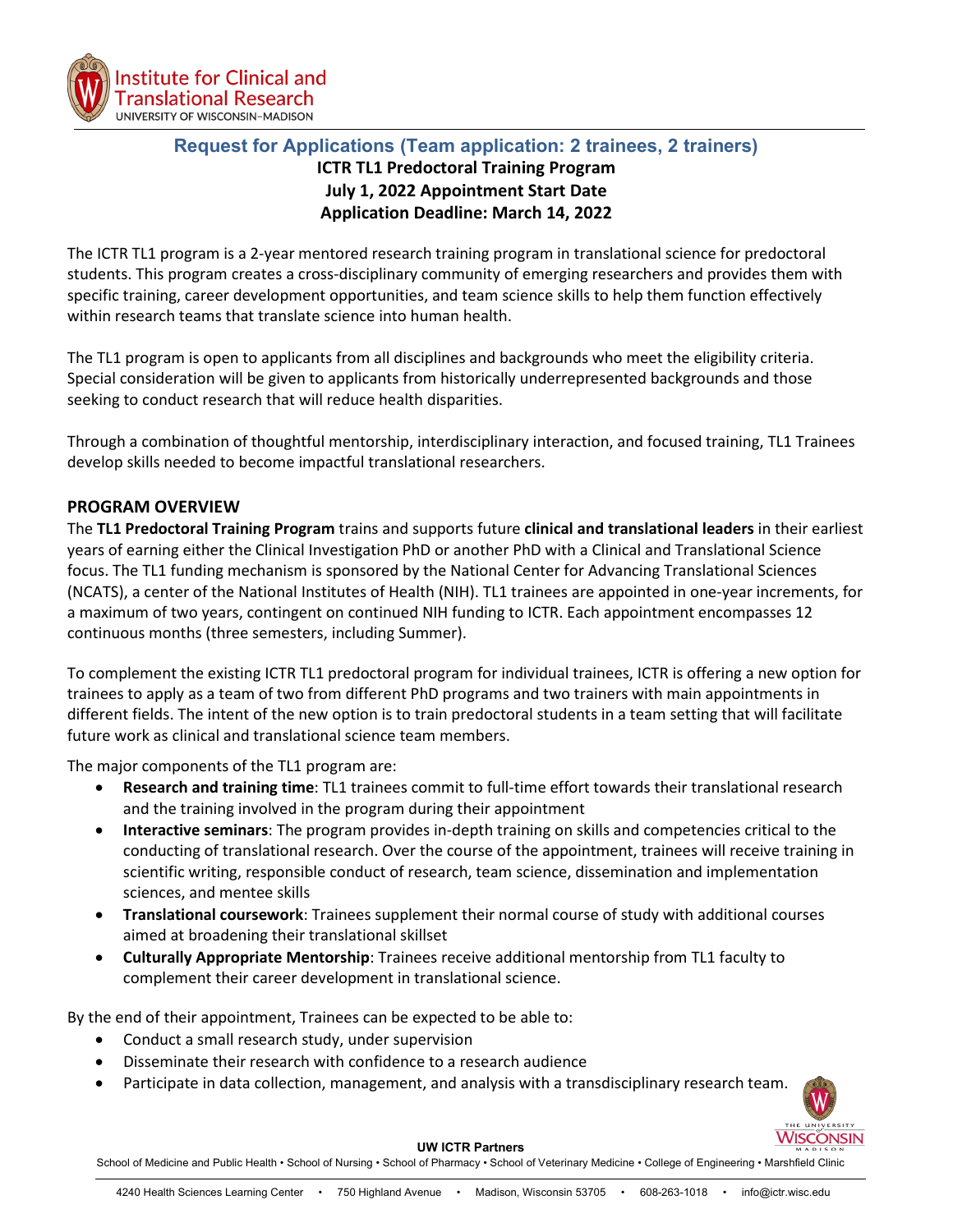

- Coordinate their own research with that of a larger team
- Develop proposals for independent research funding
- Evaluate ethical issues facing beginning clinical/translational investigators
- Communicate research effectively with diverse audience
- Articulate how their research can lead to health equity

### **FUNDING**

The ICTR TL1 program supports trainees with the following:

- **Stipend**: Trainees receive monthly predoctoral stipends, which are uniformly set for all trainees by the National Institutes of Health.
- **Tuition and Segregated Fees**: The TL1 program will pay full-time tuition to support the trainee in supplementing their course of study with required translational coursework
- **Travel funds**: Trainees will receive up to \$2400 in funding to support dissemination activities

Trainees will need to secure funding from alternative sources (F30 or F31 awards, the trainer's funding, teaching assistantships) following their appointment in the TL1 program.

### **ELIGIBILITY REQUIREMENTS**

The TL1 program welcomes applications from students seeking a PhD at the University of Wisconsin – Madison or combined PhD/health professional degree. Trainees must have pre-dissertator status at the time of appointment and take a full graduate course load (at least 8 credits in Fall and Spring, 2 credits in Summer).

Current and prospective TL1 predoctoral trainers (mentors) are encouraged strongly to support well-qualified applicants who meet the NIH definition of Traditionally Underrepresented Groups. Trainers are expected to complete mentor training and participate in the mentor meetings and writing workshop. All trainers must present evidence of formal mentor training, either through ICTR-sponsored training or online asynchronous training (i.e., University of Minnesota).

### **Eligible Students must:**

- **Hold** a bachelor's degree at the start of the TL1 appointment
- **Be** a U.S. citizen or permanent resident in the U.S.
- Be **enrolled in** the PhD Graduate Program in Clinical Investigation or other PhD degree program with a focus on clinical and translational science
- **Secure** a faculty mentor (trainer) with a clinical or translational project who is committed to participating in the structured training program
- **Commit** to pursuing research training in clinical or translational science. Students interested in basic science training are advised to seek support from another UW-Madison T32 grant

### **Applicants must not:**

- Receive salary support from other federal sources during TL1 training
- Have previously received five years or more of NRSA support in aggregate at the predoctoral level, including any combination of support from institutional training grants and individual fellowship awards (six years for dual degree students)



**UW ICTR Partners**

School of Medicine and Public Health • School of Nursing • School of Pharmacy • School of Veterinary Medicine • College of Engineering • Marshfield Clinic